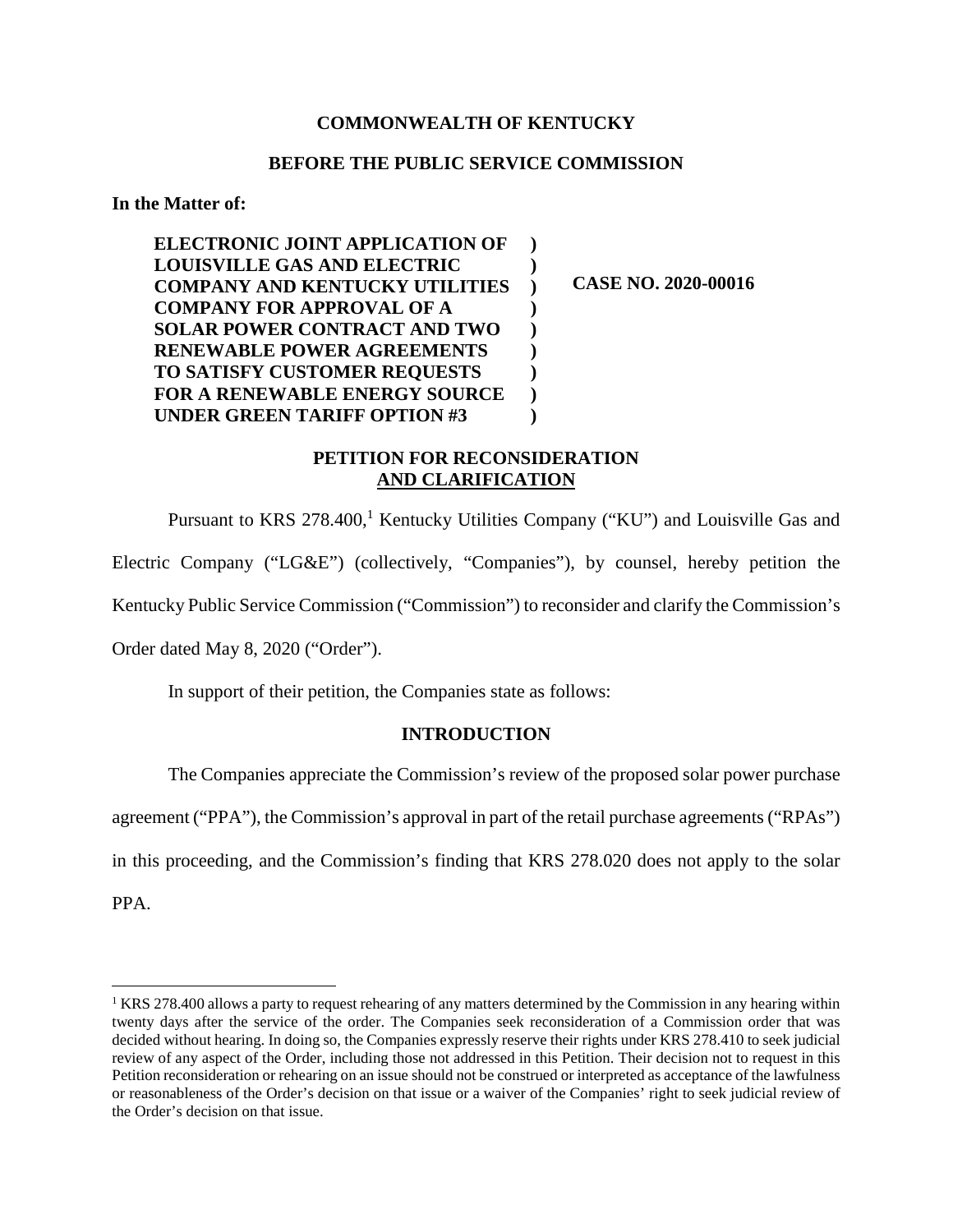But there are several important matters the Companies respectfully ask the Commission to reconsider and clarify. First, the Companies ask the Commission to reconsider the Order's standard of review in the Fuel Adjustment Clause two-year investigations. Secondly, the Companies ask the Commission to reconsider the Order's requirement that the RPAs and the Companies' Green Tariff Option #3 contain no demand-charge offsets. Finally, while the Companies agree with the Order's stated goal of enhancing regulatory certainty for those customers desiring to take service under Companies' Green Tariff Option #3, the Companies request reconsideration and clarification of the Order's proposed modifications of the tariff.

For these and the other reasons set out below, the Companies ask the Commission to reconsider and clarify the Order.

## **REQUEST FOR RECONSIDERATION OF THE ORDER'S FUEL ADJUSTMENT CLAUSE APPROACH**

The Companies ask the Commission to clarify the Order's treatment of the PPA assigned to native load as economy energy purchases and the proposed biennial review by the Commission of those purchases through the Companies' Fuel Adjustment Clause ("FAC").<sup>2</sup> The Order states that the Companies should perform their After-the-Fact Billing ("AFB") process both with and without the PPA energy purchases over the two-year FAC review period to determine the reasonableness of the PPA costs.<sup>3</sup>

A Commission-approved methodology for determining "economic" vs. "non-economic" power purchases in the FAC mechanism is already established and readily available. Rather than creating a new process to determine whether energy purchased under the PPA is appropriate for recovery under 807 KAR 5:056 ("FAC Regulation"), the Commission should continue to apply

<sup>2</sup> Order at 18.

<sup>3</sup> Order at 19.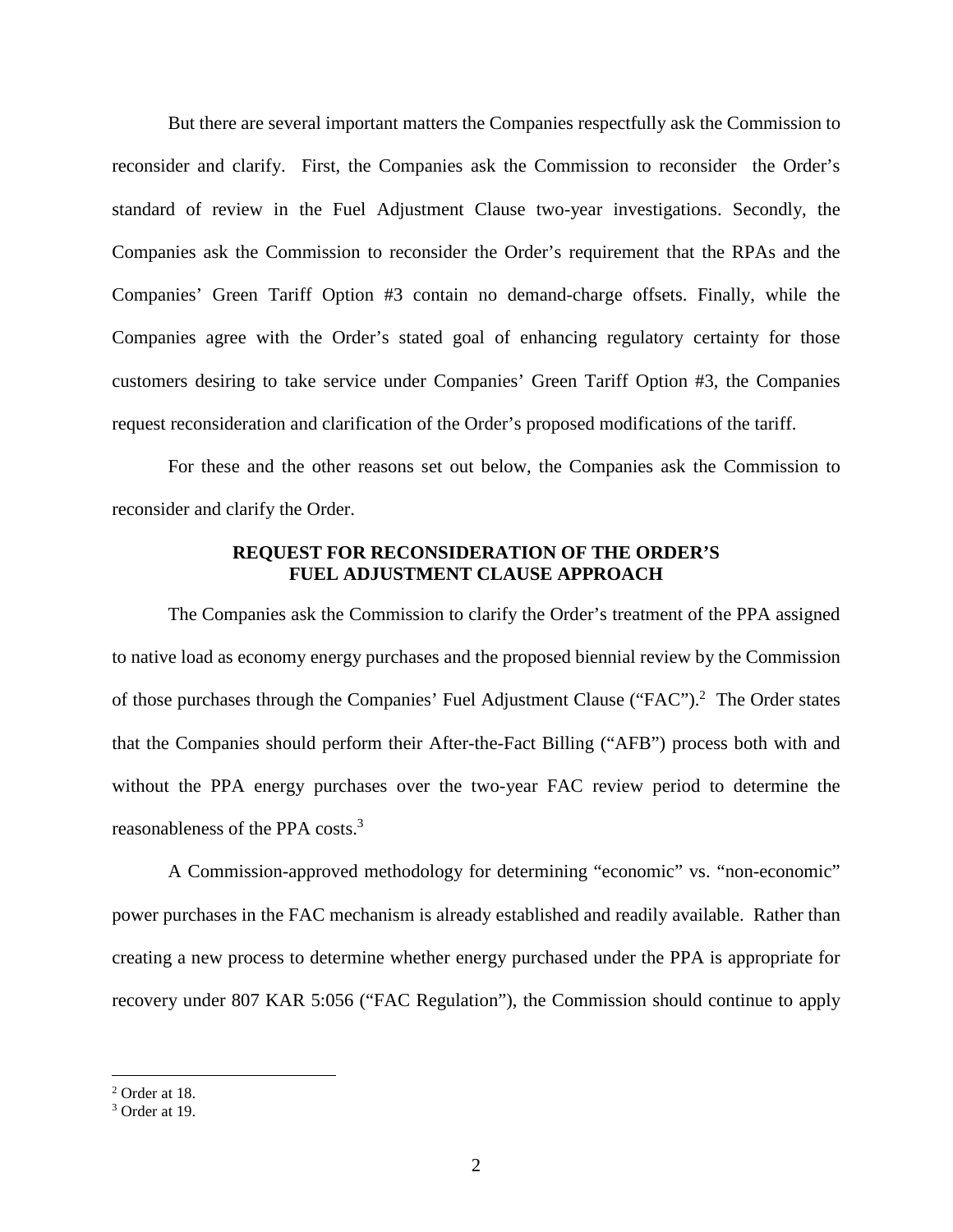the well-established "highest cost unit calculation" approach that it has employed for the past two decades when reviewing electric utility fuel costs.

The Commission's FAC Regulation allows an electric utility to recover the net energy cost of economy energy purchases, exclusive of demand and capacity charge and to recover the actual identifiable fossil and nuclear fuel costs associated with non-economy power purchases.<sup>4</sup> Due to deregulation of the wholesale electric generation market in the 1990s, wholesale suppliers ceased to identify the actual fuel component cost, as well as the demand and capacity components costs and source of the purchased power, potentially undermining the Commission's uniform treatment of fuel costs.<sup>5</sup> To address these changing conditions in 2002 the Commission clarified the FAC regulation's treatment of economy energy purchases and non-economy power purchases.<sup>6</sup> It defined economy energy purchases that are recoverable through an electric utility's FAC as "purchases that an electric utility makes to serve native load, that displace its higher cost of generation, and that have an energy cost less than the avoided variable generation cost of the utility's highest cost generating unit available to serve native load during that FAC expense

<sup>4</sup> 807 KAR 5:056, Section 1(3).

<sup>5</sup> Noting these developments, the Commission stated:

<sup>[</sup>T]hese new market conditions, when coupled with the increasing use of purchased power to meet native load requirements, will lead to disparate treatment of purchased energy costs. Some electric utilities are treating energy purchases that supplement, but do not displace native generation, as economy purchases and seeking recovery of the total purchase cost through their FACs. Some electric utilities, no longer receiving billing information that identifies the fuel portion of their noneconomy power purchases, are treating the entire purchase as a fuel cost. Other electric utilities, also lacking detailed billing information, are attempting to estimate the cost of the fuel portion of such transactions based on historic billing information. As a result, uniform treatment of fuel costs is being eroded creating the potential for recovery of non-fuel related costs through FACs.

*An Examination by the Public Service Commission of the Application of the Fuel Adjustment Clause of American Electric Power Company from May 1, 2001 to October 31, 2001*, Case No. 2000-00495-B (Ky. PSC May 2, 2002) at 3.

<sup>6</sup> *An Examination by the Public Service Commission of the Application of the Fuel Adjustment Clause of American Electric Power Company from May 1, 2001 to October 31, 2001*, Case No. 2000-00495-B (Ky. PSC May 2, 2002); *An Examination by the Public Service Commission of the Application of the Fuel Adjustment Clause of East Kentucky Power Cooperative, Inc. from May 1, 2001 to October 31, 2001*, Case No. 2000-00496-B (Ky. PSC May 2, 2002).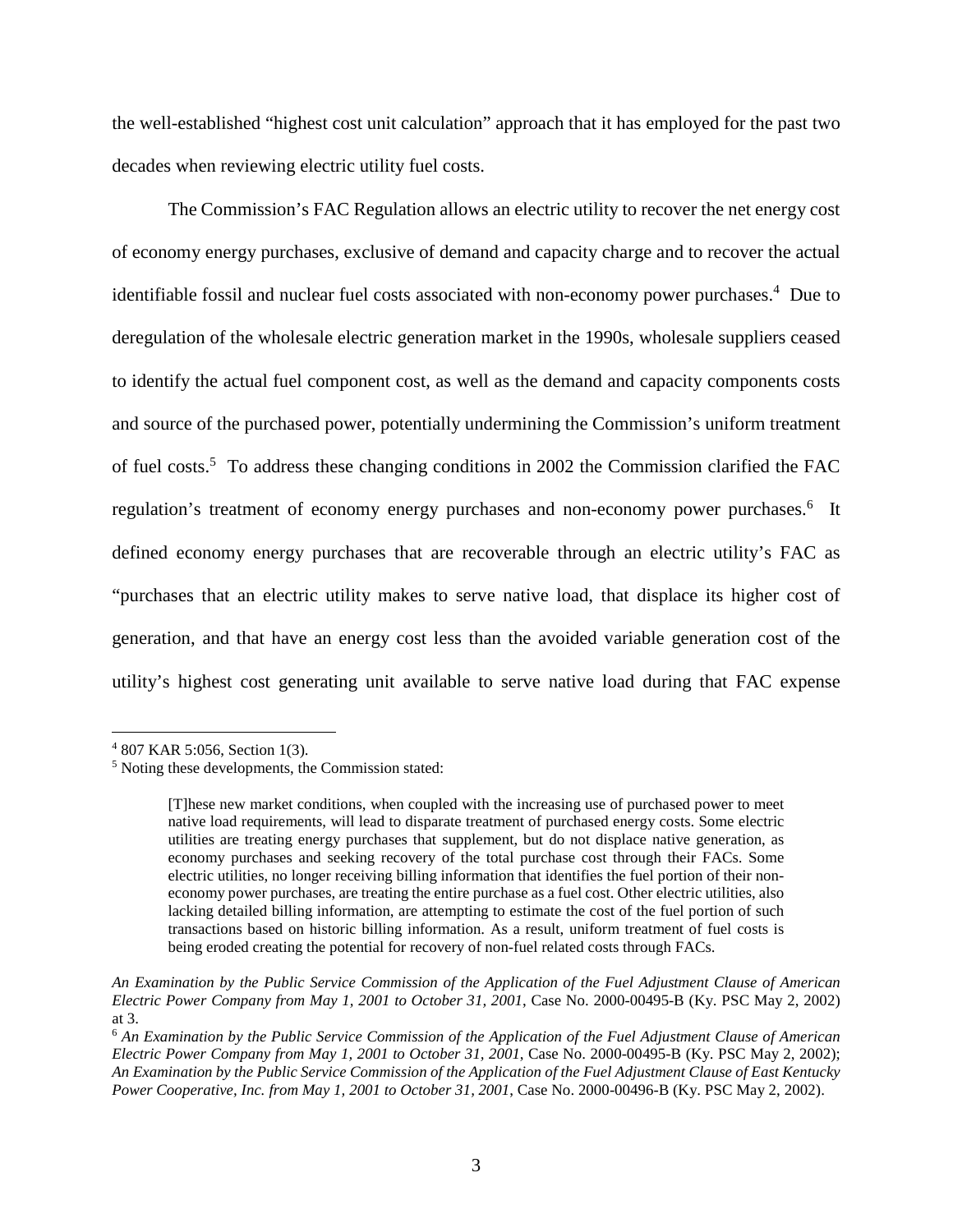month." Similarly, it defined non-economy purchases as "purchases made to serve native load that have an energy cost greater than the avoided variable cost of the utility's highest cost generating unit available to serve native load during the FAC expense month" and found that an electric utility could "recover through its FAC only the lower of the actual energy cost of the noneconomy purchased energy or the fuel cost of the highest cost generating unit available to be dispatched to serve native load during the reporting expense month."<sup>7</sup>

For over 18 years, the Commission has consistently applied this approach to electric utilities when reviewing the operation of their FACs. In 2015, it subsequently affirmed this approach in Cases No. 2014-00226<sup>8</sup> and No. 2014-00229,<sup>9</sup> declaring that it had not modified "the requirement that . . . [a] utility recover through the FAC only the lower or the actual energy cost of the non-economy purchased energy or the fuel cost of its highest cost generating unit available to be dispatched to serve native load during the reporting expense month."<sup>10</sup> More recently, after an extensive review of the Companies' application of "highest cost unit calculation" and determination that the calculation continued to be reasonable and consistent with the FAC Regulation, the Commission again affirmed this approach.<sup>11</sup>

<sup>7</sup> *An Examination by the Public Service Commission of the Application of the Fuel Adjustment Clause of American Electric Power Company from May 1, 2001 to October 31, 2001*, Case No. 2000-00495-B (Ky. PSC May 2, 2002) at 4-5; *An Examination by the Public Service Commission of the Application of the Fuel Adjustment Clause of East Kentucky Power Cooperative, Inc. from May 1, 2001 to October 31, 2001*, Case No. 2000-00496-B (Ky. PSC May 2, 2002) at 4-5. As to what constitutes the "highest cost generating unit available," see *An Examination by the Public Service Commission of the Application of the Fuel Adjustment Clause of Duke Energy Kentucky, Inc. from November 1, 2013 to April 30, 2014*, Case No. 2014-00229 (Ky. PSC Jan. 30, 2015) at 6 ("The phrase 'highest cost generating unit available to be dispatched' means that the highest-cost unit is available to be dispatched, but is not required to have been dispatched in order to be considered the highest-cost unit.").

<sup>8</sup> *An Examination by the Public Service Commission of the Application of the Fuel Adjustment Clause of East Kentucky Power Cooperative, Inc. from November 1, 2013 to April 30, 2014*, Case No. 2014-00226 (Ky. PSC Jan. 30, 2015).

<sup>9</sup> *An Examination by the Public Service Commission of the Application of the Fuel Adjustment Clause of Duke Energy Kentucky, Inc. from November 1, 2013 to April 30, 2014*, Case No. 2014-00229 (Ky. PSC Jan. 30, 2015).

 $^{10}$  *Id.* at 5.

<sup>11</sup> *An Examination by the Public Service Commission of the Application of the Fuel Adjustment Clause of Kentucky Utilities Company from May 1, 2015 to October 31, 2015*, Case No. 2016-00003 (Ky. PSC July 7, 2016); *An Examination by the Public Service Commission of the Application of the Fuel Adjustment Clause of Louisville Gas and Electric Company from May 1, 2015 to October 31, 2015*, Case No. 2016-00004 (Ky. PSC July 7, 2016).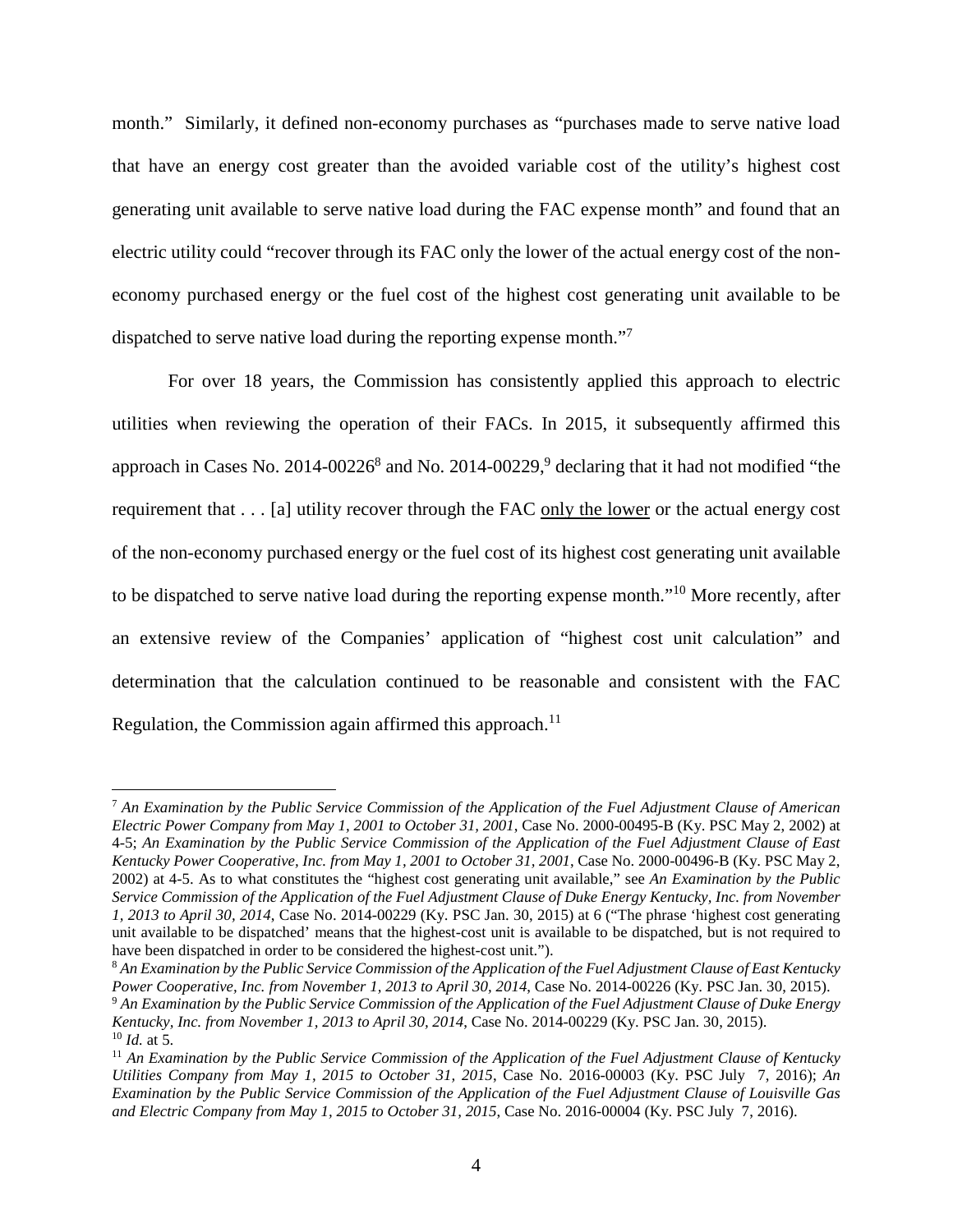Use of "highest cost unit calculation" approach has several advantages. The approach is straightforward and efficient, and yields an objective calculation. Used in the last 36 Commission proceedings to review each Company's FAC, it is a time-tested proven approach. Moreover, within the last three years, the Commission, following an extensive review of the Companies' methodology for determining the highest cost available unit, found each Company's calculation of the highest cost generation unit reasonable and consistent with the FAC Regulation. After this review, the Commission reaffirmed the use of this methodology. Use of "the highest cost unit calculation" approach avoids the unnecessary expenditure of time and resources necessary to develop, test and deploy an alternative approach, and perhaps more importantly, the risk associated with contentious proceedings involving the application of a new and unknown method.

AFB, in contrast, is not a tool that can be used to analyze the cost-effectiveness of the PPA and does not provide an appropriate basis of comparison to determine cost-effectiveness of the PPA. Indeed, a two-year retrospective analysis using the AFB process the Order proposes simply is not practicable or workable.

The Companies' AFB process is not a production cost model or a means for running counterfactual scenarios retrospectively. Instead, AFB is an accounting methodology performed on the first business day of each month for the prior expense month. The AFB process has been used since the LG&E and KU merger in  $1998^{12}$  to determine the amount of costs assigned to offsystem sales and thus excluded from fuel cost recovery and to determine fuel savings when the Companies sell power to each other.<sup>13</sup> For each hour, AFB stacks after the fact all energy sources,

<sup>12</sup> *Joint Application of Louisville Gas and Electric Company and Kentucky Utilities Company for Approval of Merger*, Case No. 97-300, Testimony of Ronald L. Willhite at 15-18 (filed July 14, 1997) and Testimony of Wayne T. Lucas at 6-11 (filed July 14, 1997).

<sup>13</sup> *An Examination of the Application of the Fuel Adjustment Clause of Kentucky Utilities Company from November 1, 2013 through April 30, 2014* and *An Examination of the Application of the Fuel Adjustment Clause of Kentucky*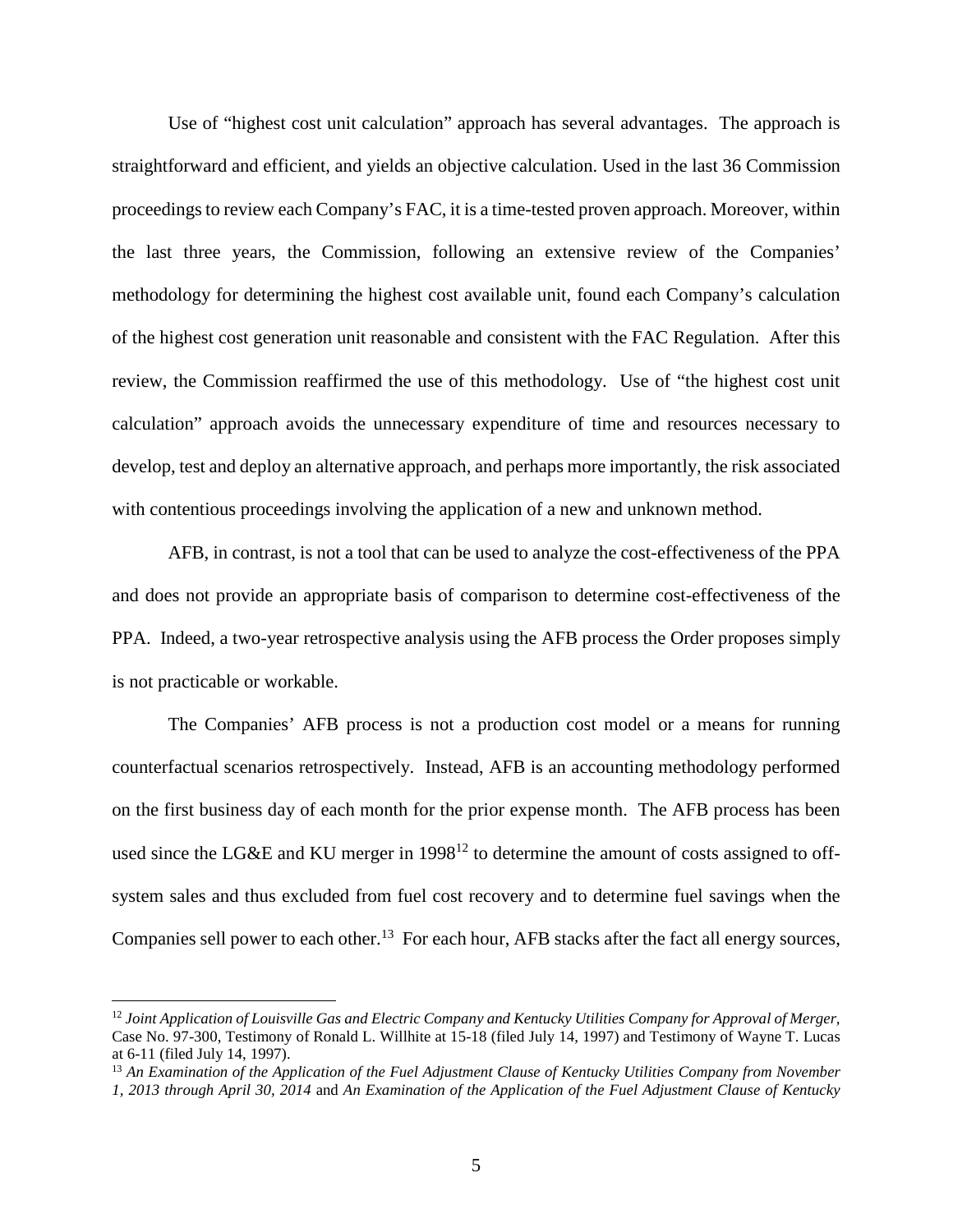both generation and purchases, from lowest incremental cost to highest incremental cost on a megawatt-by-megawatt basis. Each Company is assigned the lowest-priced energy to serve its native load, while the highest incremental costs each hour are allocated to off-system sales.<sup>14</sup> Because the purpose of the AFB process is to allocate actual costs to off-system sales and to determine the fuel cost savings allocation between KU and LG&E, not to evaluate counterfactual scenarios, an analysis using AFB cannot be used to evaluate the overall cost-effectiveness of the PPA.

In sum, the "highest cost unit calculation" approach provides a readily available Commission-approved and familiar basis of comparison for determining the cost-effectiveness of the portion of the PPA allocated to all customers. The Order should be clarified to use this standard of review of the native load segment of the PPA in the FAC biennial reviews.

# **REQUEST FOR RECONSIDERATION OF RPA MODIFICATION TO ELIMINATE PEAK AND INTERMEDIATE DEMAND CHARGE OFFSETS**

The Companies understand and appreciate the Commission's desire to ensure that other customers are not adversely affected by the RPAs. The Companies, therefore, must respectfully point out that requiring all demand offsets be removed from the RPAs will likely result in net economic harm to the Companies' customers and the Commonwealth. The Order's no-demandcharge-offset requirement, though intended to protect other customers from the potential reallocation of fixed generation charges in future rate proceedings, could have the opposite effect. It could increase the exposure of other customers to reallocated fixed transmission and distribution charges if large customers choose to construct their own renewable generating facilities behind the

*Utilities Company from November 1, 2012 through October 31, 2014*, Case Nos. 2014-00227 and 2014-00452, Order (Ky. PSC Aug. 11, 2015).

<sup>14</sup> *Id.* See also Presentation of AFB process at: https://psc.ky.gov/pscscf/2014%20cases/2014- 00452//20150330\_PSC\_IC%20Memo.pdf.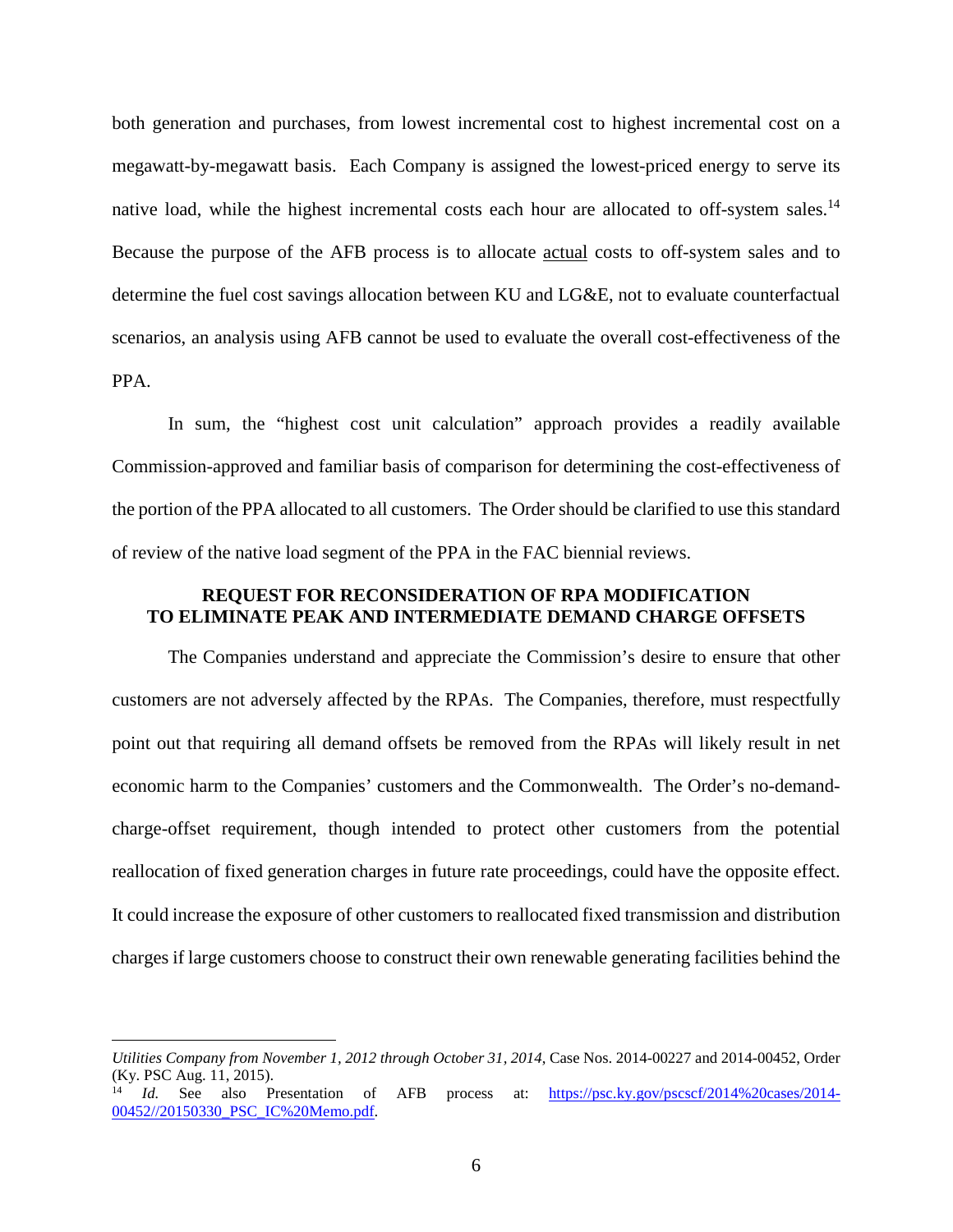meter, which would further reduce demand-charge revenues from those large customers. Because of what the Companies believe to be an unintended consequence of that requirement, the Companies respectfully ask the Commission to reconsider it and instead approve the PPA as originally proposed.

The Commission should reconsider the no-demand-charge-offset requirement because it negates one of the RPAs' chief benefits—to all customers, not just Toyota Motor Manufacturing, Kentucky, Inc. ("Toyota") and Dow Silicones Corporation ("Dow"). If a large customer installs its own renewable generating facility behind its meter, it will presumably pay lower demand charges in *all* periods, not just the intermediate and peak periods. The RPAs as proposed, however, do not provide a demand-charge offset for the base period, thereby preserving those revenues for the benefit of all other customers. The Order's no-demand-charge-offset requirement eliminates this crucial benefit; any large customer desiring renewable energy could construct its own generating facility behind the meter to receive *full* demand-charge offsets for itself. This is not a hypothetical concern. Today, for example, as a result of numerous self-generation options, the U.S. Army military base at Fort Knox, Kentucky has the ability to be a zero net energy facility producing as much energy as it uses and has the capability to run without external power. Encouraging large customers by policy decisions to self-generate their own power can result in reduced demand-charge revenues during all time periods (base, intermediate and peak), which would have to be recovered from all customers in subsequent rate cases.

All large customers desire to control their costs by paying lower demand charges in all periods, not just the intermediate and peak periods. And all customers have the ability to selfgenerate, shift load across different demand periods, reduce consumption to avoid peak demands, shut down all or a portion of their operations, or install more efficient equipment to minimize peak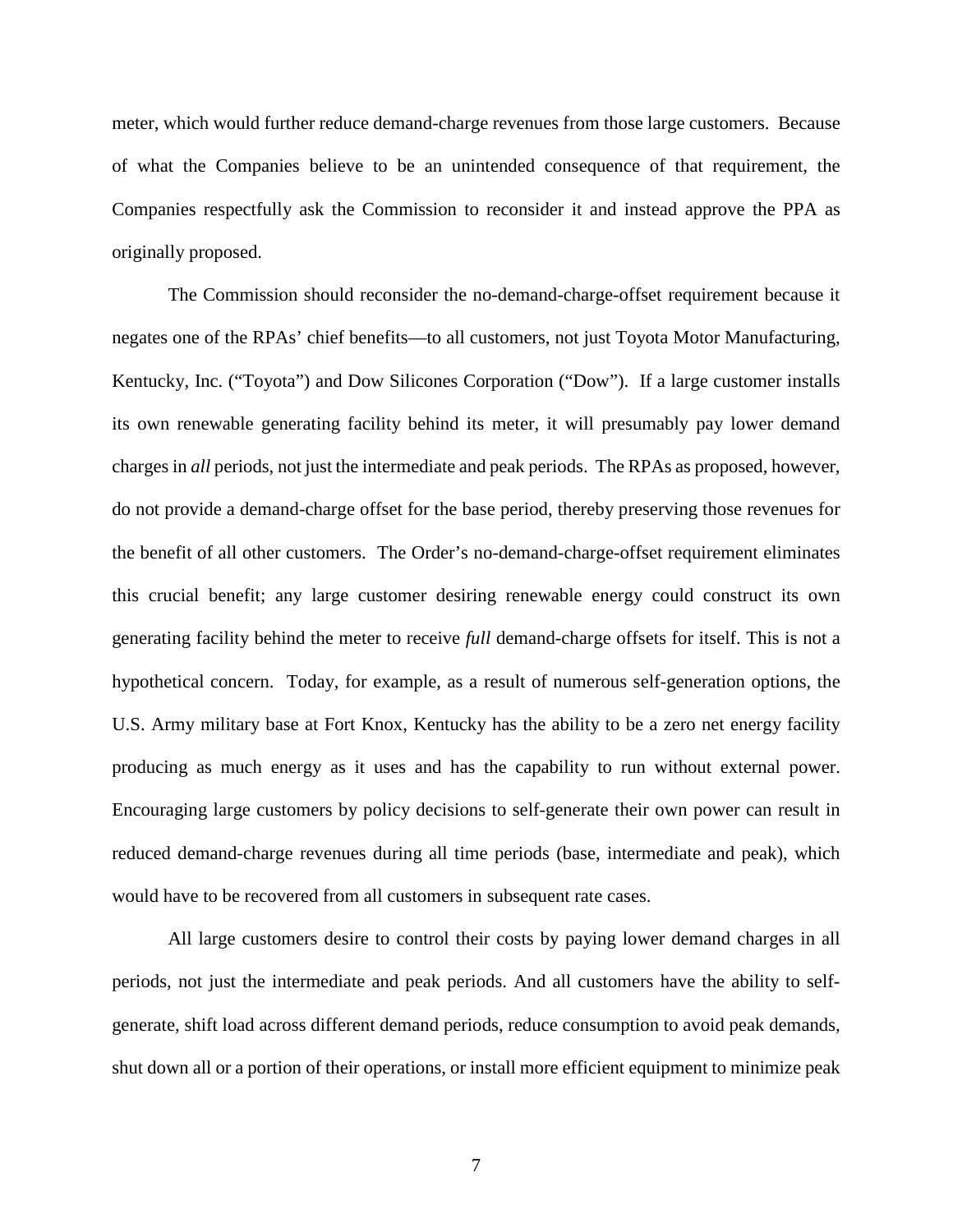usage. In fact, many customers closely monitor their own demand in the various time periods and adjust their operations in order to incur the lowest possible demand charges in the peak and intermediate period. This type of efficiency practice is supported by Kentucky's Energy and Environmental Cabinet.<sup>15</sup> All of these actions potentially shift the costs for legacy assets among customers in future rate proceedings. Commission policy on this issue must balance the consequences of these facts and not unduly increase the exposure of other customers to reallocated fixed transmission and distribution charges.

As proposed, the RPAs' Section 2.7(e) strikes the best balance between the recovery of legacy generation costs and ongoing transmission and distribution costs from RPA customers, who have the right to generate their own energy, and the remaining all-requirement customers so that all customers bear their fair share of the costs to generate and deliver energy. This balance mitigates the unintended consequence of the no demand-charge offset requirement on the remaining customers.

The no-demand-charge-offset requirement would also communicate that the economics of renewable deals through utilities in Kentucky may not be as attractive as other areas of the country. This message will place the Commonwealth at a disadvantage when competing for business expansions and locations. It is the wrong message to send to the customers in this proceeding, Toyota and Dow, which are significant employers and taxpayers, and to all other large customers in Kentucky and those considering locating here. These customers are not looking for a subsidy. Rather, these customers want to operate their businesses efficiently to compete in the world economy, minimize their peak consumption, efficiently use their energy and pay their share of the cost of utility service.

<sup>&</sup>lt;sup>15</sup> Indeed customers routinely replace light bulbs with LED lighting, appliances with more high efficiency appliances and increase insulation. These actions can also impact consumption during intermediate and peak demand periods.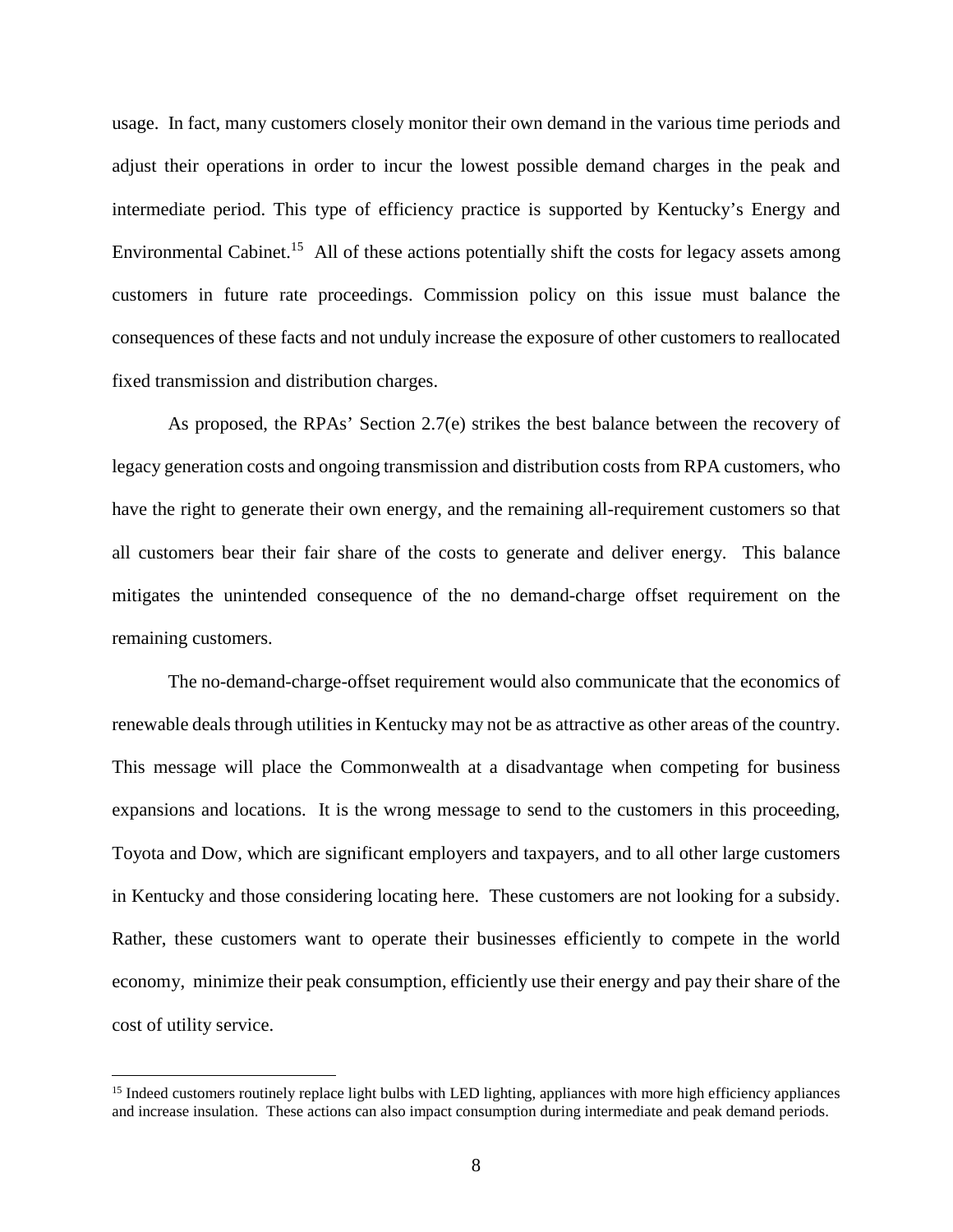Economic development always remains vitally important to the Commonwealth, particularly in these challenging times, and load growth would benefit the Companies' customers by increasing demand-charge revenues which recover more fixed costs.

This message is also at odds with both the Commission's recent order approving its own initiative for economic-development-driven gas line expansions and with what is possibly the best means of aiding all the Companies' existing customers, namely attracting new large customers to the Companies' service territories.<sup>16</sup> This mix of messages will only create confusion and uncertainty about the Commonwealth's position on economic development.

Particularly in these challenging times, it is vital for Kentucky to be as attractive as possible for economic development, which brings not just increased electric load and revenues, but also jobs and tax revenues. Although it is not the only component of economic development, approving the RPAs as proposed would be an important step in the right direction by letting current and potential customers know Kentucky is open for green business.

This economic development consideration is not merely hypothetical. Two major employers in the Commonwealth—Toyota and Dow—have expressed their desire to add green energy to their total energy mix in Kentucky by entering in the RPAs as proposed. Dow's Global Director of its Energy & Climate Change Business submitted a letter into the record that described the importance of Dow's Carrollton, Kentucky silicone production facility that employs 465

<sup>16</sup> *Electronic Investigation of a Pilot Program for Economic Development Extensions of Service of Gas Local Distribution Companies*, Case No. 2020-00001, Order at 1, 2 (Ky. PSC Jan. 24, 2020) ("The Commission, through this administrative case will establish a pilot program . . . It is the Commission's intention that this Pilot Program will encourage economic development in the Commonwealth . . . There are several desirable sites in Kentucky well-suited for industrial and commercial development except that there is no existing natural gas service at the site. The lack of existing natural gas distribution places Kentucky at a disadvantage when seeking to attract businesses to the potential economic development sites. Extending gas service to a prospective economic development site would provide an additional incentive for a business to locate to the site."). The Commission approved the proposed Pilot Program in its May 4, 2020 Order.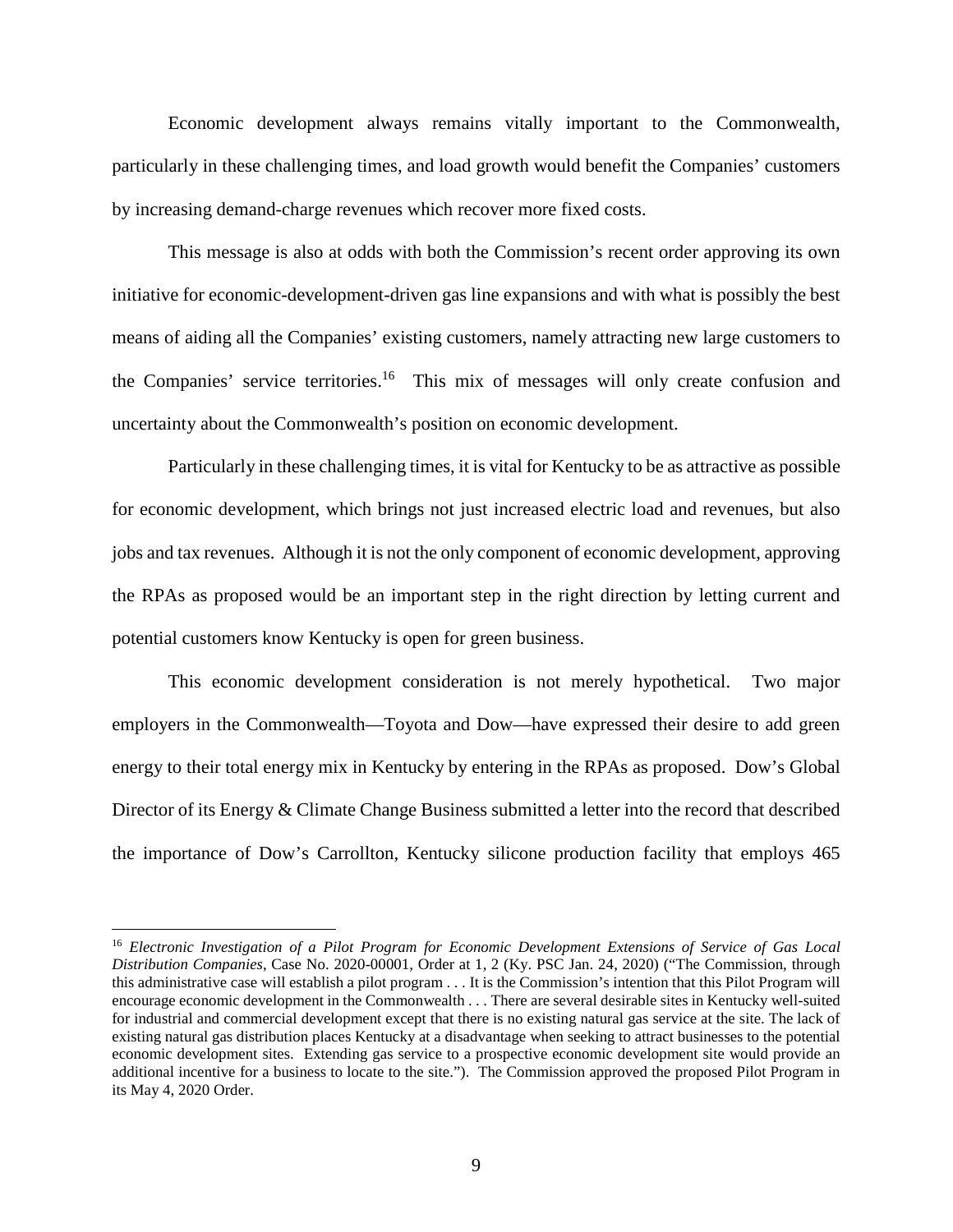people, Dow's global interest in increasing its renewable energy portfolio, and ended by stating, "We hope the Commission's review agrees that the development of *this solar array is a crucial enabler for manufacturing in Kentucky*."<sup>17</sup> Toyota is one of the largest employers in the state; and it has a supplier base equally as large in Kentucky because of Toyota's presence. The Order's no-demand-charge-offset requirement fundamentally alters the economics of the RPAs, and could prevent this "crucial enabler for manufacturing in Kentucky" from coming into existence. That is the wrong message to send to these strategically-important employers in Kentucky, as well as others already in Kentucky and those who might otherwise locate here.

Therefore, the Companies respectfully ask the Commission to reconsider the Order's nodemand-charge-offset requirement and instead approve the RPAs as proposed.

### **REQUEST FOR RECONSIDERATION AND CLARIFICATION OF GREEN TARIFF MODIFICATIONS**

The Order requires the Companies to make certain modifications to the present Green Tariff for the purpose of establishing "regulatory certainty" for industrial customers wishing to use renewable energy sources.<sup>18</sup> Though the Companies agree with the Order's stated goal of enhancing regulatory certainty for those customers, the Order's proposed modifications require reconsideration and clarification if the Companies are to successfully implement the Order's intent.

The requirement that "multiple facilities can aggregate consumption" appears to be at odds with 807 KAR 5:041, Section 9(2), which provides that a "utility shall regard each point of delivery as an independent customer and meter the power delivered at each point." The regulation prohibits "combining meter readings . . . taken at separate points."<sup>19</sup> Assuming the aggregation of

<sup>&</sup>lt;sup>17</sup> Letter from Edward J. Stones, Global Director, Dow Energy & Climate Change Business (Apr. 23, 2020) (emphasis added).

<sup>18</sup> Order at 23.

<sup>19</sup> *Air Liquide Large Industries v. Kentucky Power Co.*, Case No. 2012-00351, Order at 4-5, 7 (Ky. PSC Feb. 11, 2013) (807 KAR 5:041, Section 9(2) "unequivocally requires an electric utility . . . to treat each point of delivery as an independent customer and to meter the power delivered at each point of delivery.").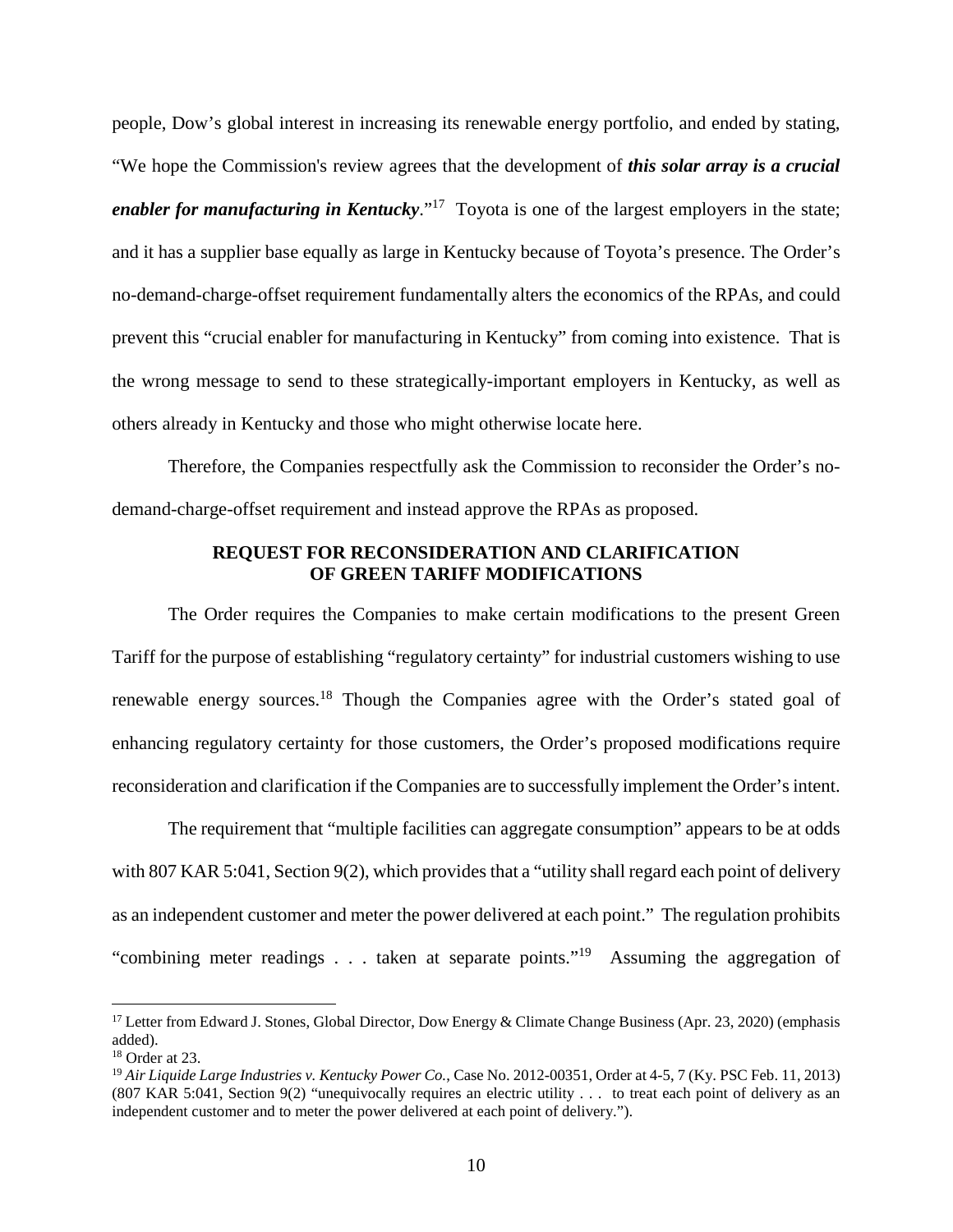consumption is not inconsistent with the Commission's regulations, the Order does not set forth the limits, if any, on consumption aggregation. Such aggregation of multiple accounts should be required **only for the purpose** of meeting the minimum threshold requirement for a customer to participate in the Green Tariff Option #3. The aggregation of a customer's consumption should be limited to a customer's accounts for facilities at the same geographical location. The Companies request the Commission confirm their interpretation of the Order on this point.

The required tariff modification pertaining to a customer's "choice" of the type of renewable energy source raises similar questions regarding the Commission's intent. It is unclear whether the proposed provision merely requires that Green Tariff Option #3 clearly describe the extent of a customer's rights to select the type of renewable energy to be supplied and the facility that will supply that energy or if the Order restricts or otherwise limits the Companies' authority to select the renewable resource and the facility that will supply the energy. The Order's language is open to the interpretation that the Companies must defer to the customer's preference for a specific type of renewable energy but may reserve to themselves the final decision regarding the selection of a specific generating facility. The Companies request the Commission confirm their interpretation that the final decision regarding the selection of a specific generating facility is reserved to the Companies.

The Companies also request reconsideration of the requirement that Green Tariff Option #3:

> set forth the credits for the avoided cost of the base fuel per MWh, the FAC equal to the renewable energy delivered, and the avoided cost of variable environmental surcharge equal to the delivered renewable energy for each participating agreement and state that credits cannot exceed marginal cost of energy delivered.<sup>20</sup>

<sup>20</sup> Order at 23.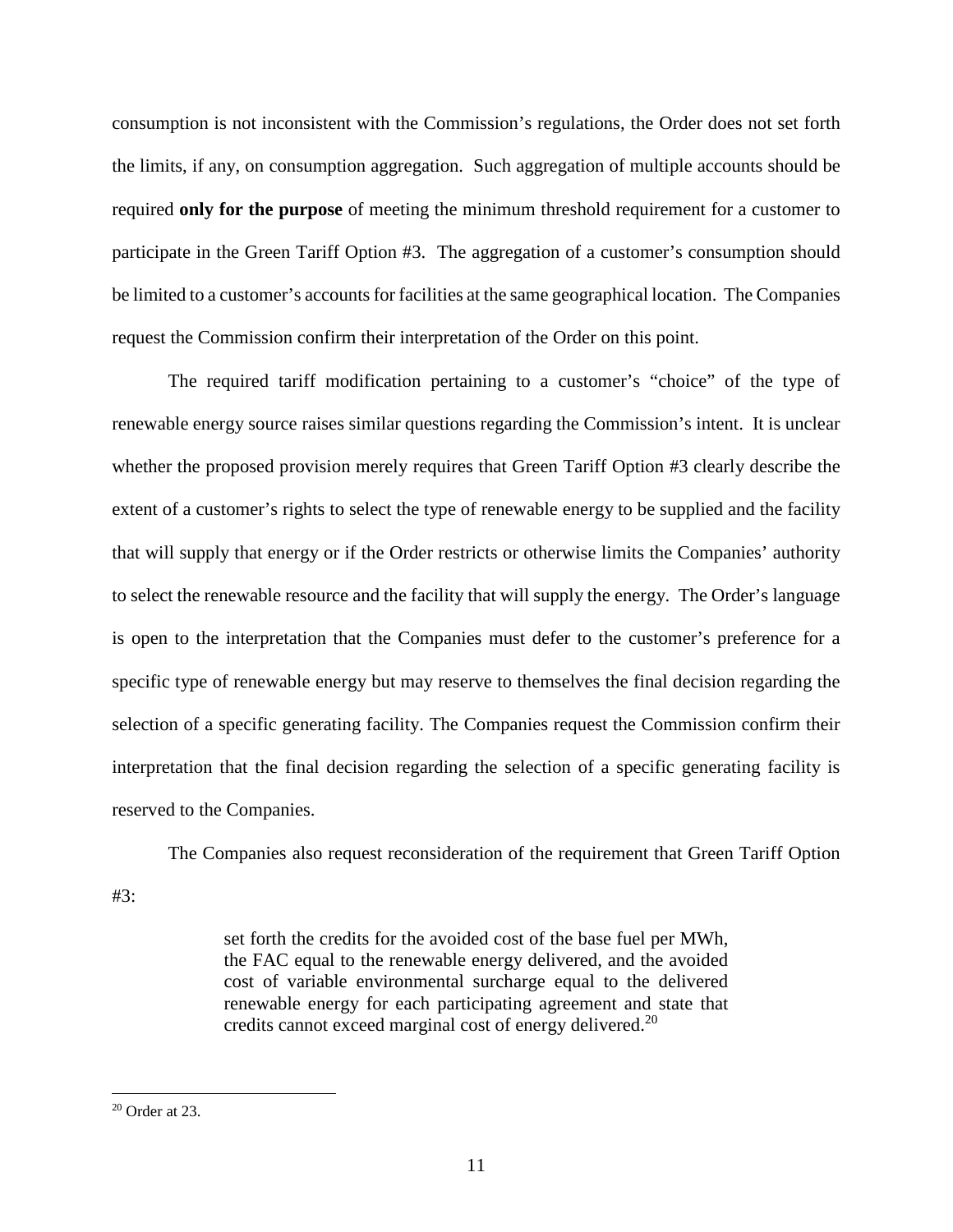The apparent objective of this modification is to ensure only costs that vary with energy consumption are offset by renewable energy purchased under the Green Tariff. If this is the intended purpose, then the proposed modification requires the Companies to consider the revenues avoided by an RPA that are related to fixed costs as revenues for purposes of calculating their Environmental Cost Recovery ("ECR") Surcharge. It also requires the Companies to exclude from their calculation of their FAC and ECR Surcharge the revenues avoided by an RPA that are related to variable costs. For the same reasons supporting the Companies' request for the Commission to reconsider the Order's no-demand-charge-offset requirement and instead approve the RPAs as proposed, the Companies request the Commission clarify this modification should not be included in the Green Tariff Option #3.

Finally, for the same reasons set forth above for reconsidering the Order's modifications to the RPA, the Companies request reconsideration of the Order's directive that Green Tariff Option #3 contain a methodology that ensures "participants do not shift costs to nonparticipants and participants will continue to pay for legacy assets through fixed and variable charges." Such a methodology will discourage the consideration of renewable energy, will make the Companies' service territory less attractive to new businesses and will discourage existing customers from expanding or maintaining their existing operations in the Commonwealth, and will thus adversely affect all of the Companies' customers.

#### **CONCLUSION**

As Dow's Global Director of its Energy & Climate Change Business stated, "[T]his solar array is a crucial enabler for manufacturing in Kentucky."<sup>21</sup> By reconsidering its Order and rescinding the Order's no-demand-charge-offset requirement for the RPAs and Green Tariff

<sup>&</sup>lt;sup>21</sup> Letter from Edward J. Stones, Global Director, Dow Energy & Climate Change Business (Apr. 23, 2020).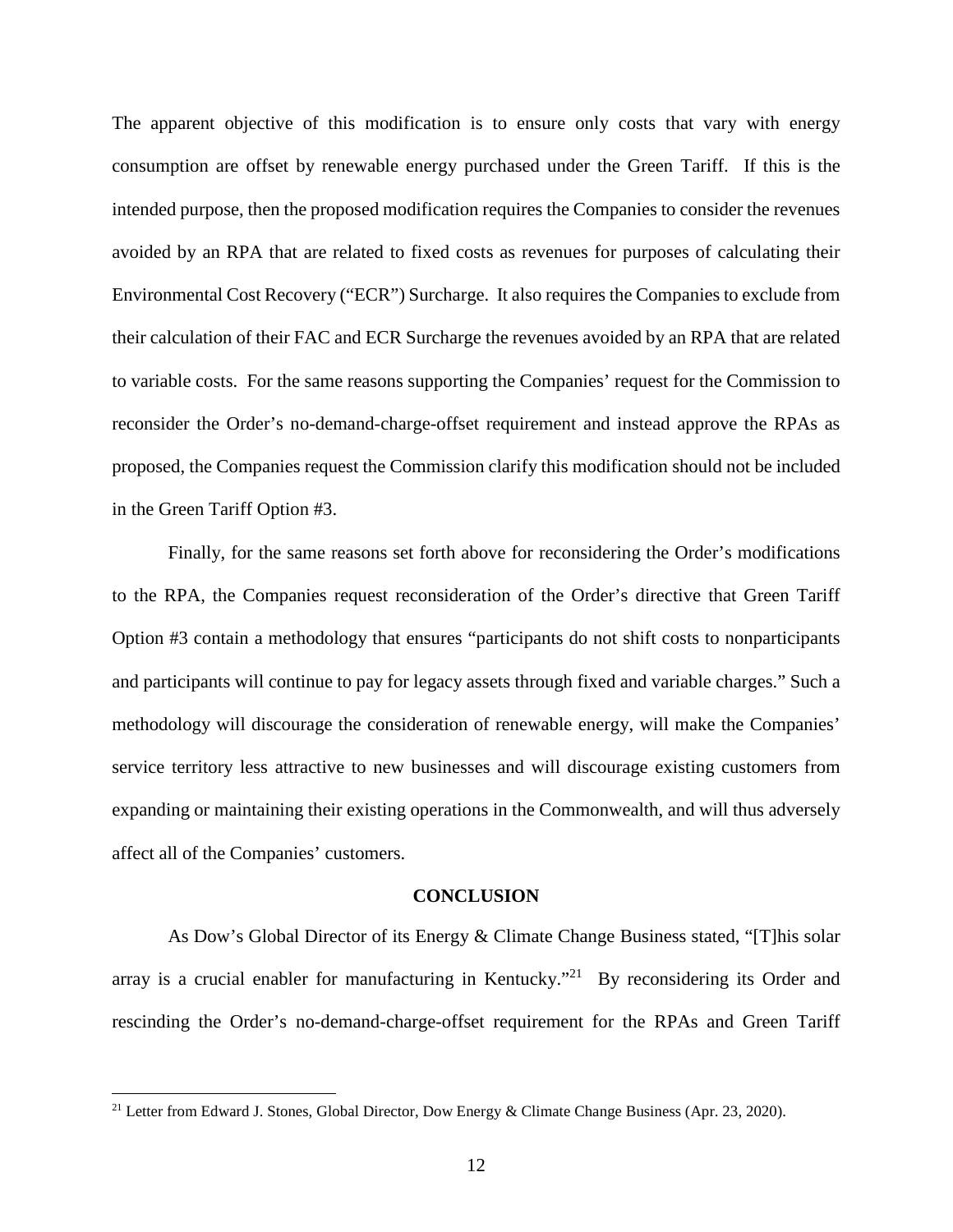Option #3, as well as clarifying the terms of FAC recovery and the other Green Tariff modifications, the Commission can assist two vitally important Kentucky employers—Toyota and Dow—in achieving their green energy targets while also protecting other customers. Moreover, it will communicate to large customers already in Kentucky and those considering locating here that the Commonwealth is open for green business, aiding in needed economic development and potential load growth for the benefit of all Kentuckians. Therefore, the Companies respectfully ask the Commission to reconsider and clarify the Order as requested.

**WHEREFORE**, Kentucky Utilities Company and Louisville Gas and Electric Company respectfully request the Commission reconsider its Order and clarify the issues addressed herein.

Dated: May 29, 2020 Respectfully submitted,

Kendrick R. Riggs

Stoll Keenon Ogden PLLC 500 W. Jefferson Street, Suite 2000 Louisville, KY 40202-2828 Telephone: (502) 333-6000 kendrick.riggs@skofirm.com

Allyson K. Sturgeon Managing Senior Counsel Regulatory and Transactions Sara V. Judd Senior Corporate Attorney LG&E and KU Services Company 220 W. Main Street Louisville, KY 40202 Telephone: (502) 627-2088 allyson.sturgeon@lge-ku.com

*Counsel for Kentucky Utilities Company and Louisville Gas and Electric Company*